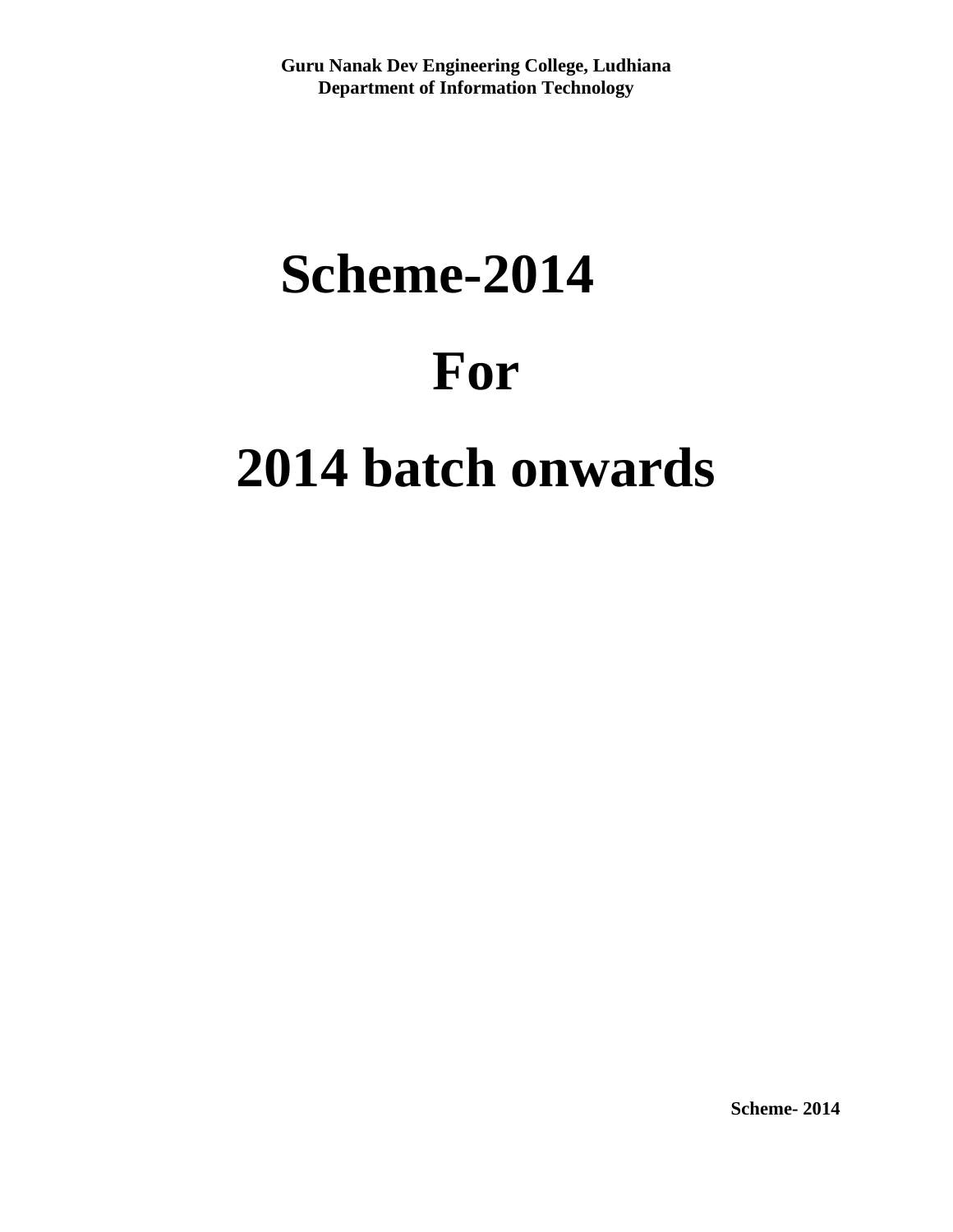| Course       | <b>Course Name</b>                                       | <b>Load Allocation</b>      |              |                |                 | <b>Marks Distribution</b> | <b>Total</b> | <b>Credits</b> |
|--------------|----------------------------------------------------------|-----------------------------|--------------|----------------|-----------------|---------------------------|--------------|----------------|
| Code         |                                                          | L                           | T            | ${\bf P}$      | <b>Internal</b> | <b>External</b>           | <b>Marks</b> |                |
| IT-14301     | IT Methodologies                                         | 3                           | 1            |                | 40              | 60                        | 100          | $\overline{4}$ |
| IT-14302     | Social and Professional<br>aspects of IT                 | $\overline{3}$              | $\mathbf{1}$ |                | 40              | 60                        | 100          | $\overline{4}$ |
| IT-14303     | Data Structures and<br>Programming<br>Methodology        | 3                           | $\mathbf{1}$ |                | 40              | 60                        | 100          | 4              |
| $CS-14303$   | Digital Circuits and<br>Logic Design                     | 3                           | 1            |                | 40              | 60                        | 100          | $\overline{4}$ |
| $CS-14305$   | <b>Object Oriented</b><br>Programming using $C++$        | 3                           | $\mathbf{1}$ |                | 40              | 60                        | 100          | $\overline{4}$ |
| IT-14304     | IT Methodologies Lab                                     | $\overline{\phantom{a}}$    |              | 3              | 30              | 20                        | 50           | $\overline{2}$ |
| IT-14305     | Data Structures and<br>Programming<br>Methodology Lab    |                             |              | $\overline{4}$ | 30              | 20                        | 50           | $\overline{2}$ |
| CS-14306     | Digital Circuits and<br>Logic Design Lab                 |                             |              | $\overline{2}$ | 30              | 20                        | 50           | $\mathbf{1}$   |
| CS-14308     | <b>Object Oriented</b><br>Programming using $C++$<br>Lab |                             |              | $\overline{4}$ | 30              | 20                        | 50           | $\overline{2}$ |
| TR-14301     | Workshop Training*                                       |                             |              |                | 60              | 40                        | 100          | $\overline{2}$ |
| <b>Total</b> |                                                          | 15                          | 5            | 13             | 380             | 420                       | 800          | 29             |
|              |                                                          | <b>Contact Hours=</b><br>33 |              |                |                 |                           |              |                |

## **Third Semester**

\* Workshop Training will be imparted at the end of  $2<sup>nd</sup>$  semester in the institute for four weeks in the college Central Workshop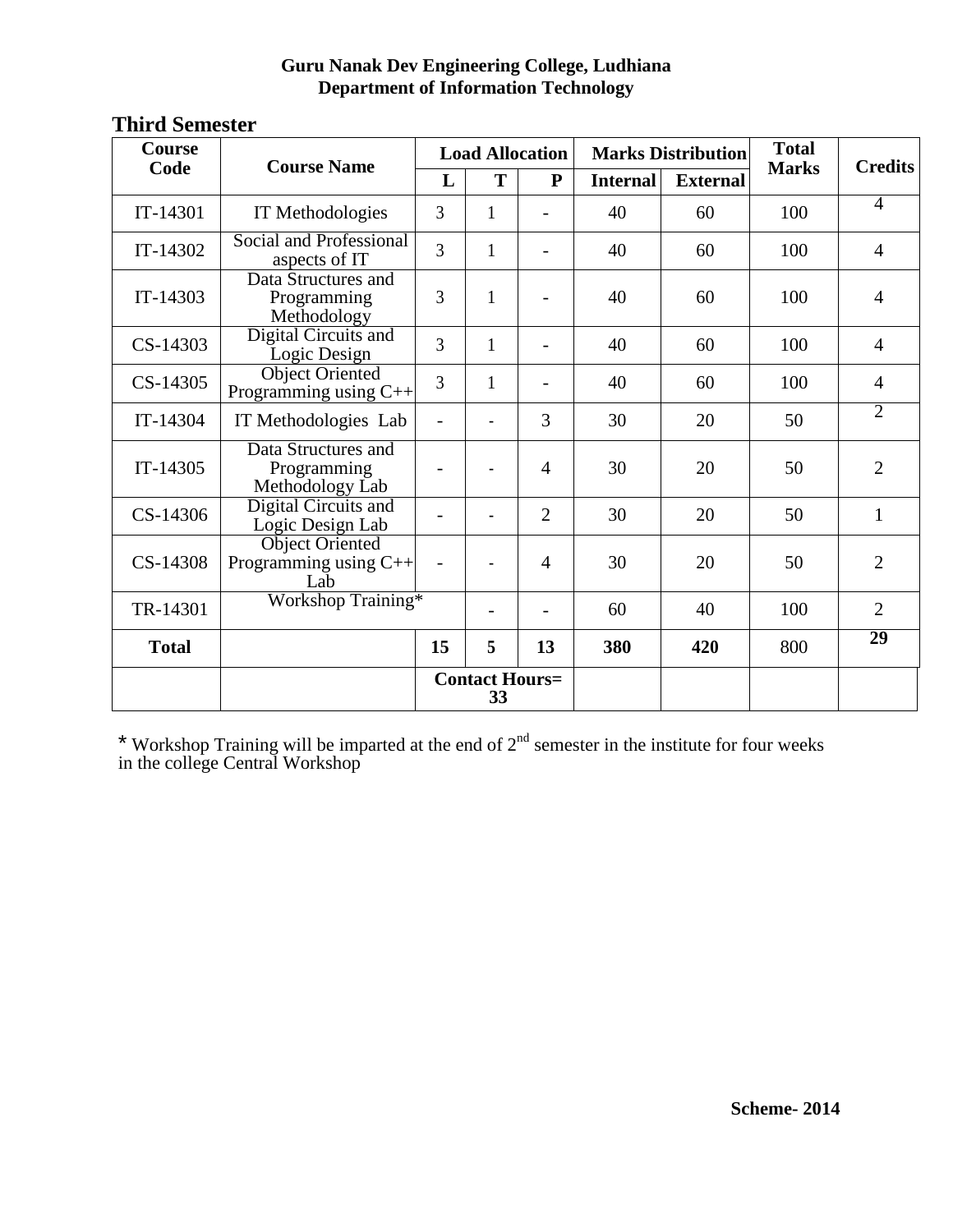# **Fourth Semester**

| Course       |                                                                 | <b>Load Allocation</b>   |                          |                          | <b>Marks Distribution</b> |                 | <b>Total</b> | <b>Credits</b> |
|--------------|-----------------------------------------------------------------|--------------------------|--------------------------|--------------------------|---------------------------|-----------------|--------------|----------------|
| Code         | <b>Course Name</b>                                              | L                        | T                        | ${\bf P}$                | <b>Internal</b>           | <b>External</b> | <b>Marks</b> |                |
| IT-14401     | Database Management<br>Systems                                  | 3                        | $\mathbf{1}$             |                          | 40                        | 60              | 100          | $\overline{4}$ |
| CS-14402     | <b>Operating Systems</b>                                        | $\overline{3}$           | $\mathbf{1}$             |                          | 40                        | 60              | 100          | $\overline{4}$ |
| IT-14403     | Data Communication<br>&Computer Networks                        | 3                        | $\mathbf{1}$             |                          | 40                        | 60              | 100          | $\overline{4}$ |
| IT-14404     | Web Technologies                                                | $\overline{3}$           | $\mathbf{1}$             |                          | 40                        | 60              | 100          | $\overline{4}$ |
| IT-14405     | <b>Computer Architecture</b><br>& Microprocessors               | $\overline{3}$           | $\mathbf{1}$             |                          | 40                        | 60              | 100          | $\overline{4}$ |
| IT-14406     | Database Management<br><b>Systems Laboratory</b>                | $\overline{a}$           |                          | $\overline{4}$           | 30                        | 20              | 50           | $\overline{2}$ |
| CS-14406     | <b>Operating Systems Lab</b>                                    |                          |                          | $\overline{2}$           | 30                        | 20              | 50           | $\mathbf{1}$   |
| IT-14407     | Data Communication<br>&Computer Networks<br>Laboratory          |                          |                          | $\overline{2}$           | 30                        | 20              | 50           | $\mathbf{1}$   |
| IT-14408     | Web Technologies<br>Laboratory                                  |                          |                          | 3                        | 30                        | 20              | 50           | $\overline{2}$ |
| IT-14409     | <b>Computer Architecture</b><br>& Microprocessors<br>Laboratory | $\overline{\phantom{0}}$ |                          | $\overline{2}$           | 30                        | 20              | 50           | $\mathbf{1}$   |
| GF-14401     | <b>General Fitness</b>                                          | $\overline{\phantom{a}}$ | $\overline{\phantom{a}}$ | $\overline{\phantom{a}}$ | 100                       | $\blacksquare$  | 100          | $\mathbf{1}$   |
| <b>Total</b> |                                                                 | 15                       | 5                        | 13                       | 450                       | 400             | 850          | 28             |
|              |                                                                 |                          |                          | <b>Contact Hours=33</b>  |                           |                 |              |                |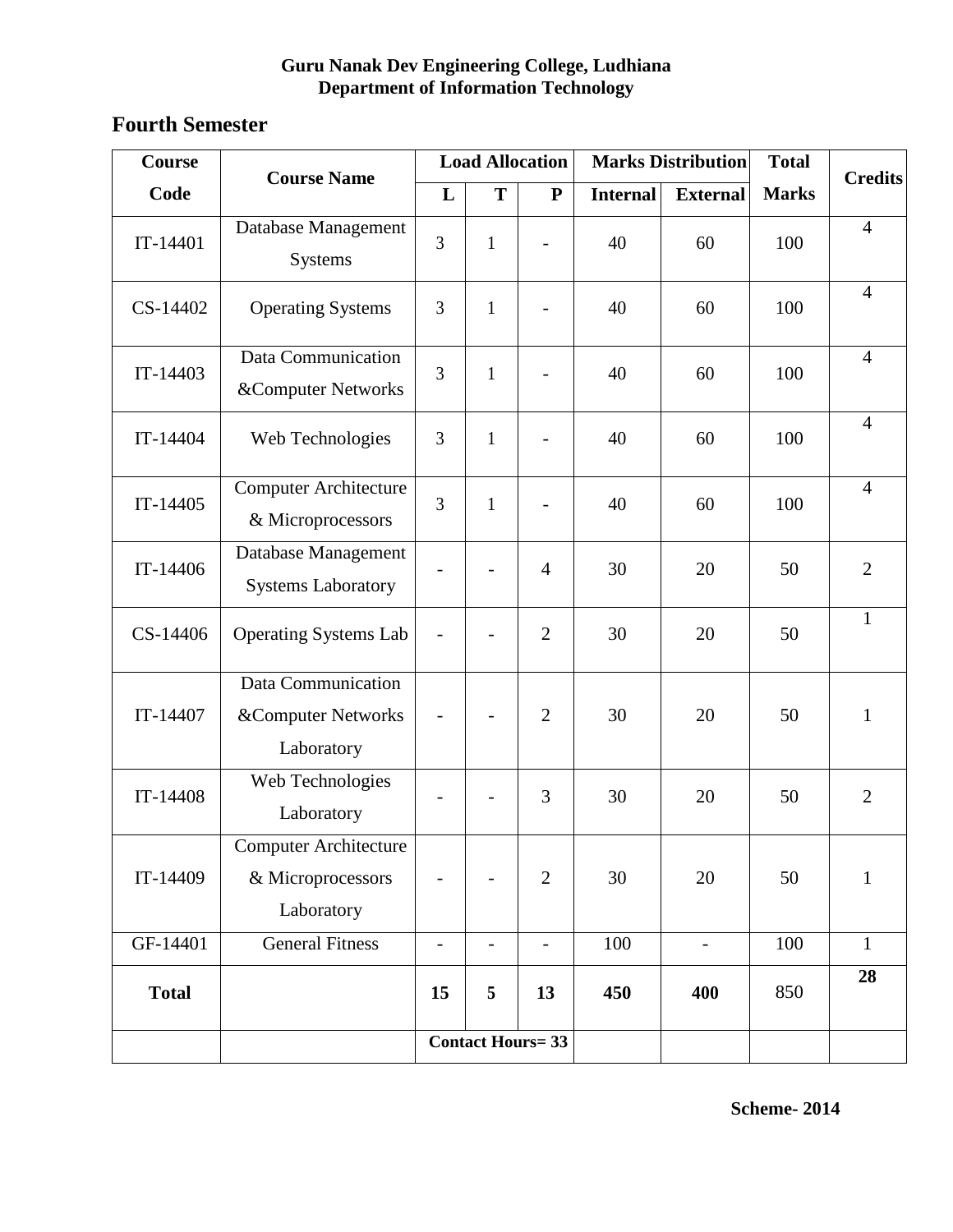## **Fifth Semester**

| Course       | <b>Course Name</b>                              | <b>Load Allocation</b>  |              | <b>Marks Distribution</b> |                 | <b>Total</b>    | <b>Credits</b> |                |
|--------------|-------------------------------------------------|-------------------------|--------------|---------------------------|-----------------|-----------------|----------------|----------------|
| Code         |                                                 | L                       | T            | ${\bf P}$                 | <b>Internal</b> | <b>External</b> | <b>Marks</b>   |                |
| IT-14501     | <b>Discrete Mathematics</b>                     | 3                       | $\mathbf{1}$ |                           | 40              | 60              | 100            | $\overline{4}$ |
| IT-14502     | Programming in Java                             | $\overline{3}$          | $\mathbf{1}$ |                           | 40              | 60              | 100            | $\overline{4}$ |
| IT-14503     | Theory of Computation                           | 3                       | $\mathbf{1}$ |                           | 40              | 60              | 100            | $\overline{4}$ |
| IT-14504     | Human Computer<br>Interaction                   | 3                       | $\mathbf{1}$ |                           | 40              | 60              | 100            | $\overline{4}$ |
| DEIT-14xxx   | Elective-I                                      | 3                       | $\mathbf{1}$ |                           | 40              | 60              | 100            | $\overline{4}$ |
| IT-14505     | Programming in Java<br>Laboratory               | $\overline{a}$          |              | $\overline{4}$            | 30              | 20              | 50             | $\overline{2}$ |
| IT-14506     | Human Computer<br><b>Interaction Laboratory</b> |                         |              | 3                         | 30              | 20              | 50             | $\overline{2}$ |
| DEIT-14xxx   | Elective-I Laboratory                           |                         |              | $\overline{2}$            | 30              | 20              | 50             | $\mathbf{1}$   |
| TR-14501     | Industrial Training-I*                          |                         |              |                           | 60              | 40              | 100            | $\overline{2}$ |
| <b>Total</b> |                                                 | 15                      | 5            | 09                        | 350             | 400             | 750            | 27             |
|              |                                                 | <b>Contact Hours=29</b> |              |                           |                 |                 |                |                |

\* 06 weeks Industrial Training-I will be after the end of 4<sup>th</sup> semester.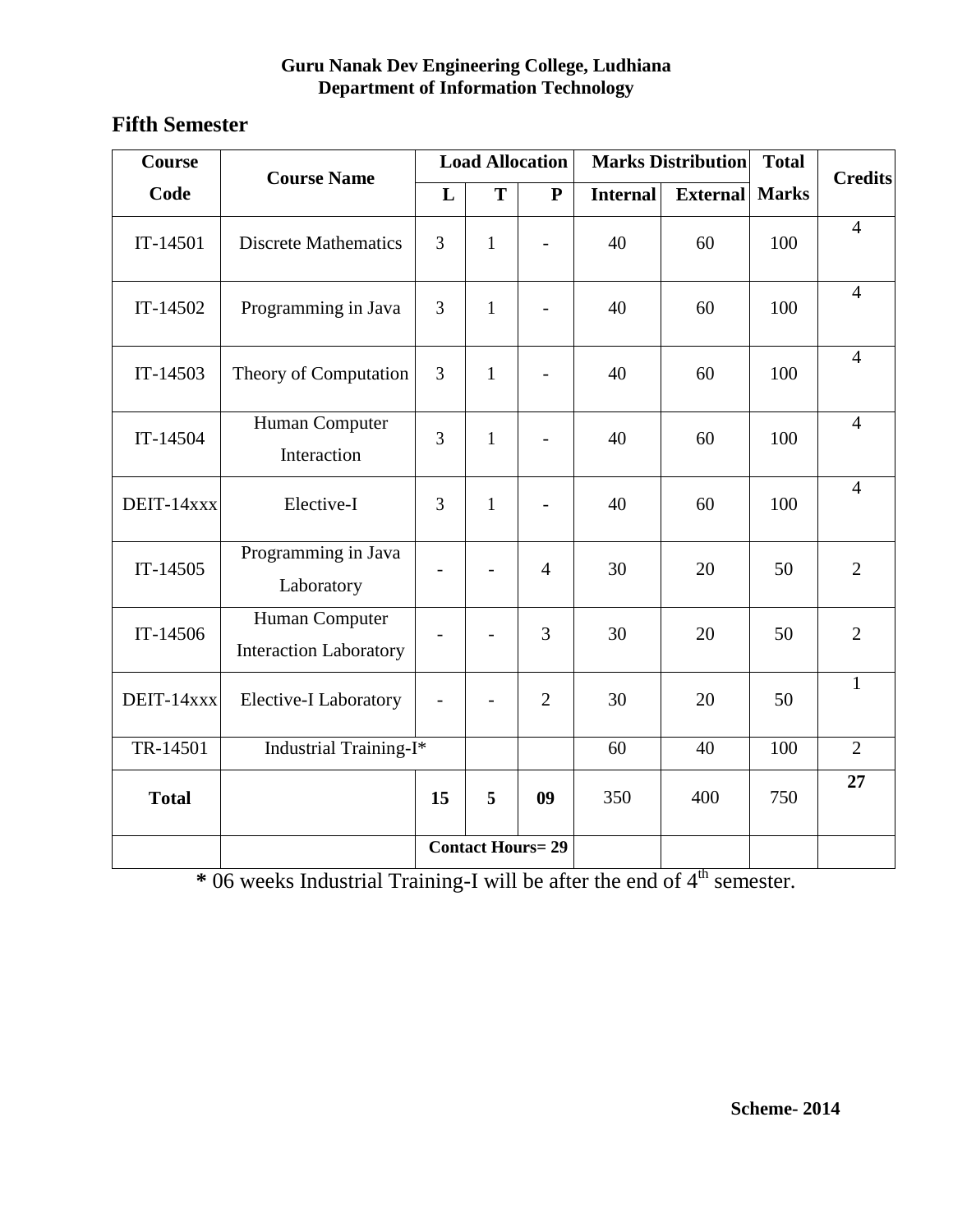## **Sixth Semester**

| Course       | <b>Course Name</b>                                         |                          | <b>Load Allocation</b>   |                | <b>Marks Distribution</b> |                 | <b>Total</b> | <b>Credits</b> |
|--------------|------------------------------------------------------------|--------------------------|--------------------------|----------------|---------------------------|-----------------|--------------|----------------|
| Code         |                                                            | L                        | T                        | ${\bf P}$      | <b>Internal</b>           | <b>External</b> | <b>Marks</b> |                |
| IT-14601     | <b>Information Assurance</b><br>and Security               | 3                        | $\mathbf{1}$             |                | 40                        | 60              | 100          | $\overline{4}$ |
| IT-14602     | <b>Software Engineering</b><br>and Testing                 | $\overline{3}$           | $\mathbf{1}$             |                | 40                        | 60              | 100          | $\overline{4}$ |
| DEIT-14xxx   | Elective-II                                                | 3                        | $\mathbf{1}$             |                | 40                        | 60              | 100          | $\overline{4}$ |
| OEIT-14xxx   | Open Elective                                              | 3                        | $\boldsymbol{0}$         |                | 40                        | 60              | 100          | $\overline{3}$ |
| IT-14603     | Probability and Statistics                                 | 3                        | $\mathbf{1}$             |                | 40                        | 60              | 100          | $\overline{4}$ |
| IT-14604     | Software Engineering<br>and Testing Laboratory             |                          |                          | $\overline{4}$ | 30                        | 20              | 50           | $\overline{2}$ |
| DEIT-14xxx   | Elective-II Laboratory                                     |                          |                          | $\overline{2}$ | 30                        | 20              | 50           | $\mathbf{1}$   |
| IT-14605     | <b>Information Assurance</b><br>and Security<br>Laboratory |                          |                          | $\overline{4}$ | 30                        | 20              | 50           | $\overline{2}$ |
| PRIT-14601   | Minor Project                                              | $\overline{\phantom{0}}$ | $\overline{\phantom{m}}$ | $\mathbf{1}$   | 60                        | 40              | 50           | $\mathbf{1}$   |
| GF-14601     | <b>General Fitness</b>                                     |                          |                          |                | 100                       |                 | 100          | $\mathbf{1}$   |
| <b>Total</b> |                                                            | 15                       | $\overline{\mathbf{4}}$  | 11             | 450                       | 400             | 850          | 26             |
|              |                                                            | <b>Contact Hours=30</b>  |                          |                |                           |                 |              |                |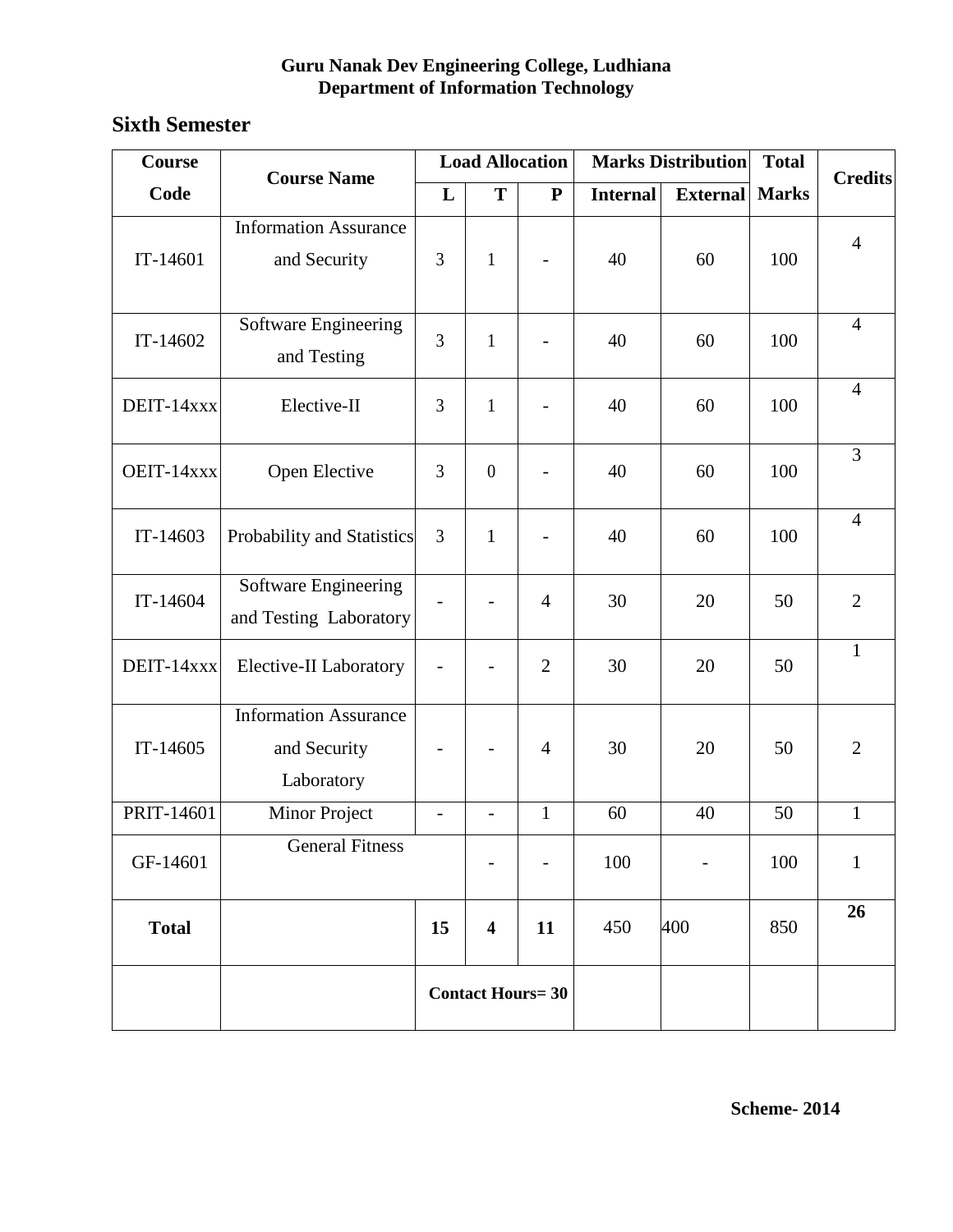| <b>Course</b> | <b>Course Name</b>                                          |                | <b>Load Allocation</b> |                         | <b>Marks Distribution</b> |                 | <b>Total</b> | <b>Credits</b> |
|---------------|-------------------------------------------------------------|----------------|------------------------|-------------------------|---------------------------|-----------------|--------------|----------------|
| Code          |                                                             | L              | T                      | ${\bf P}$               | <b>Internal</b>           | <b>External</b> | <b>Marks</b> |                |
| IT-14701      | <b>Business Enterprise</b><br>Application                   | 3              | $\mathbf{1}$           | $\overline{a}$          | 40                        | 60              | 100          | $\overline{4}$ |
| IT-14702      | ICT in Agriculture and<br><b>Rural Development</b>          | $\overline{3}$ | $\mathbf{1}$           |                         | 40                        | 60              | 100          | $\overline{4}$ |
| DEIT-14xxx    | Elective-III                                                | $\overline{3}$ | $\mathbf{1}$           |                         | 40                        | 60              | 100          | $\overline{4}$ |
| IT-14703      | Engineering<br>Entrepreneurship                             | $\overline{3}$ | $\mathbf{1}$           |                         | 40                        | 60              | 100          | $\overline{4}$ |
| DEIT-14xxx    | Elective-IV                                                 | 3              | $\mathbf{1}$           | $\overline{a}$          | 40                        | 60              | 100          | $\overline{4}$ |
| PRIT-14701    | <b>Major Project</b>                                        |                |                        | 3                       | 120                       | 80              | 200          | $\overline{3}$ |
| IT-14704      | <b>Business Enterprise</b><br><b>Application Laboratory</b> |                |                        | 3                       | 30                        | 20              | 50           | $\overline{2}$ |
| DEIT-14xxx    | Elective-III Laboratory                                     |                | $\overline{a}$         | $\overline{2}$          | 30                        | 20              | 50           | $\mathbf{1}$   |
| GF-14701      | <b>General Fitness</b>                                      |                | $\overline{a}$         | $\overline{a}$          | 100                       | $\blacksquare$  | 100          | $\mathbf{1}$   |
| <b>Total</b>  |                                                             | 15             | 05                     | 08                      | 480                       | 420             | 900          | 27             |
|               |                                                             |                |                        | <b>Contact Hours=28</b> |                           |                 |              |                |

# **Seventh Semester /Eighth Semester**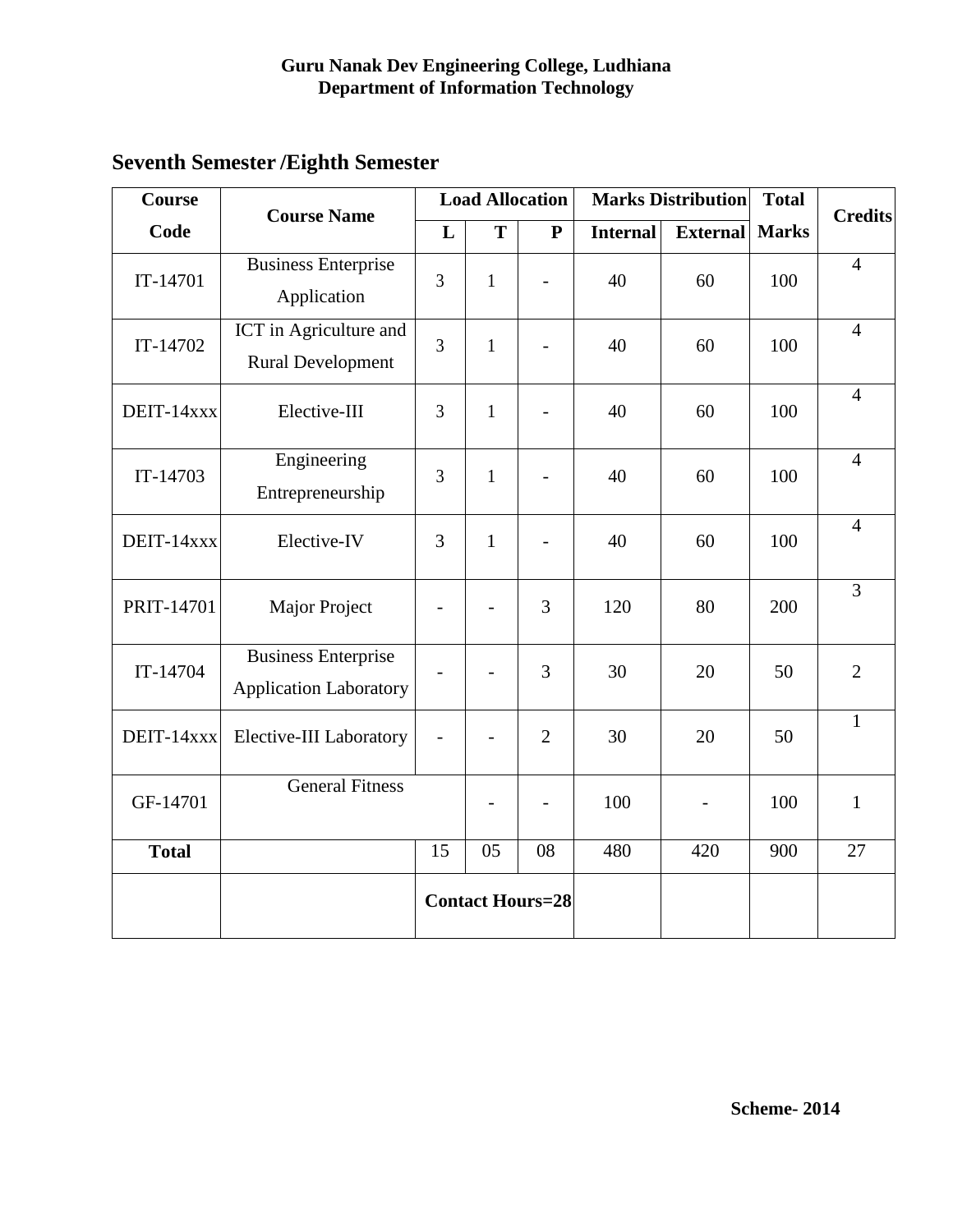## **Seventh/Eighth Semester**

| <b>Course</b> | <b>Course Name</b>                   | <b>Load Allocation</b> |  |                          |                 | <b>Marks Distribution</b> | <b>Total</b> | <b>Credits</b> |
|---------------|--------------------------------------|------------------------|--|--------------------------|-----------------|---------------------------|--------------|----------------|
| Code          |                                      | L                      |  | P                        | <b>Internal</b> | <b>External Marks</b>     |              |                |
| TRIT-14701    | Industrial Training-II <sup>*</sup>  |                        |  | $\overline{\phantom{0}}$ | 450             | 350                       | 800          | 13             |
| TRIT-14702    | <b>Industry Oriented</b><br>Training |                        |  | $\overline{\phantom{0}}$ | 200             |                           | 200          | $\overline{2}$ |
| Total         |                                      |                        |  |                          | 450             | 550                       | 1000         | 15             |

 $*$ In 4<sup>th</sup> year students will proceed for industrial training-II either in  $7<sup>th</sup>$  or  $8<sup>th</sup>$  semester as notified by the concerned department from time to time.

This training is bifurcated in to two components. First component TRIT-14701 (Industrial Training-II) is of 800 marks and second component TRIT-14702 (Industry Oriented Training) will be of 200 marks. This training will be in college and it will be in the form of FDP, Workshop, STP etc. and it is of 2 weeks. Students will be evaluated after completing this training out of 200 marks. At the end of training, the total marks obtained from both components will be used for final computation.

## **Elective-I**

DEIT-14508 Advanced Computer Networks DEIT-14509 Advanced Computer Networks Laboratory DEIT-14510 Business Intelligence and its Applications DEIT-14511 Business Intelligence and its Applications Laboratory DEIT-14512 Digital Image Processing DEIT-14513 Digital Image Processing Laboratory DEIT-14514 .NET Technologies DEIT-14515 .NET Technologies Laboratory DEIT-14516 Advanced Web Technologies DEIT-14517 Advanced Web Technologies Laboratory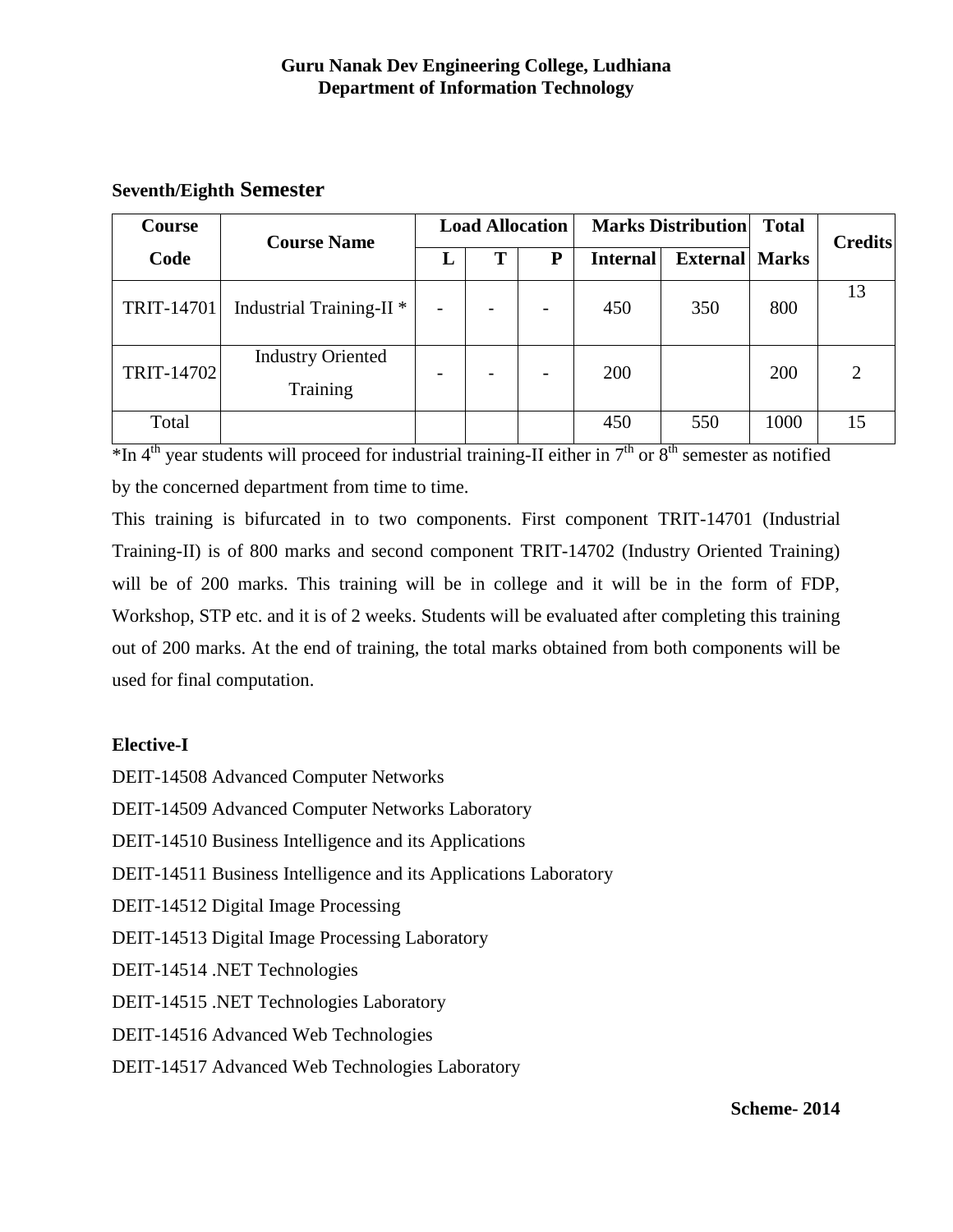DEIT-14518 Industry/Need based subject

DEIT-14519 Industry/Need based subject Laboratory

## **Elective-II**

DEIT-14607 Advanced Java

DEIT-14608 Advanced Java Laboratory

DEIT-14609 Big Data Analytics

DEIT-14610 Big Data Analytics Laboratory

DEIT-14611 E-Commerce

DEIT-14612 E-Commerce Laboratory

DEIT-14613 Embedded Systems in C

DEIT-14614 Embedded Systems in C Laboratory

DEIT-14615 Information Storage and Management

DEIT-14616 Information Storage and Management Laboratory

DEIT-14617 Industry/Need based subject

DEIT-14618 Industry/Need based subject Laboratory

## **Elective-III**

DEIT-14705 Agile Software Development

DEIT-14706 Agile Software Development Laboratory

DEIT-14707 Bioinformatics

DEIT-14708 Bioinformatics Laboratory

DEIT-14709 Simulation and Modeling

DEIT-14710 Simulation and Modeling Laboratory

DEIT-14711 Mobile Application Development

DEIT-14712 Mobile Application Development Laboratory

DEIT-14713 Cloud Infrastructure and Services

DEIT-14714 Cloud Infrastructure and Services Laboratory

DEIT-14715 Industry/Need based subject

DEIT-14716 Industry/Need based subject Laboratory

## **Elective-IV**

DEIT-14717 Compiler Design